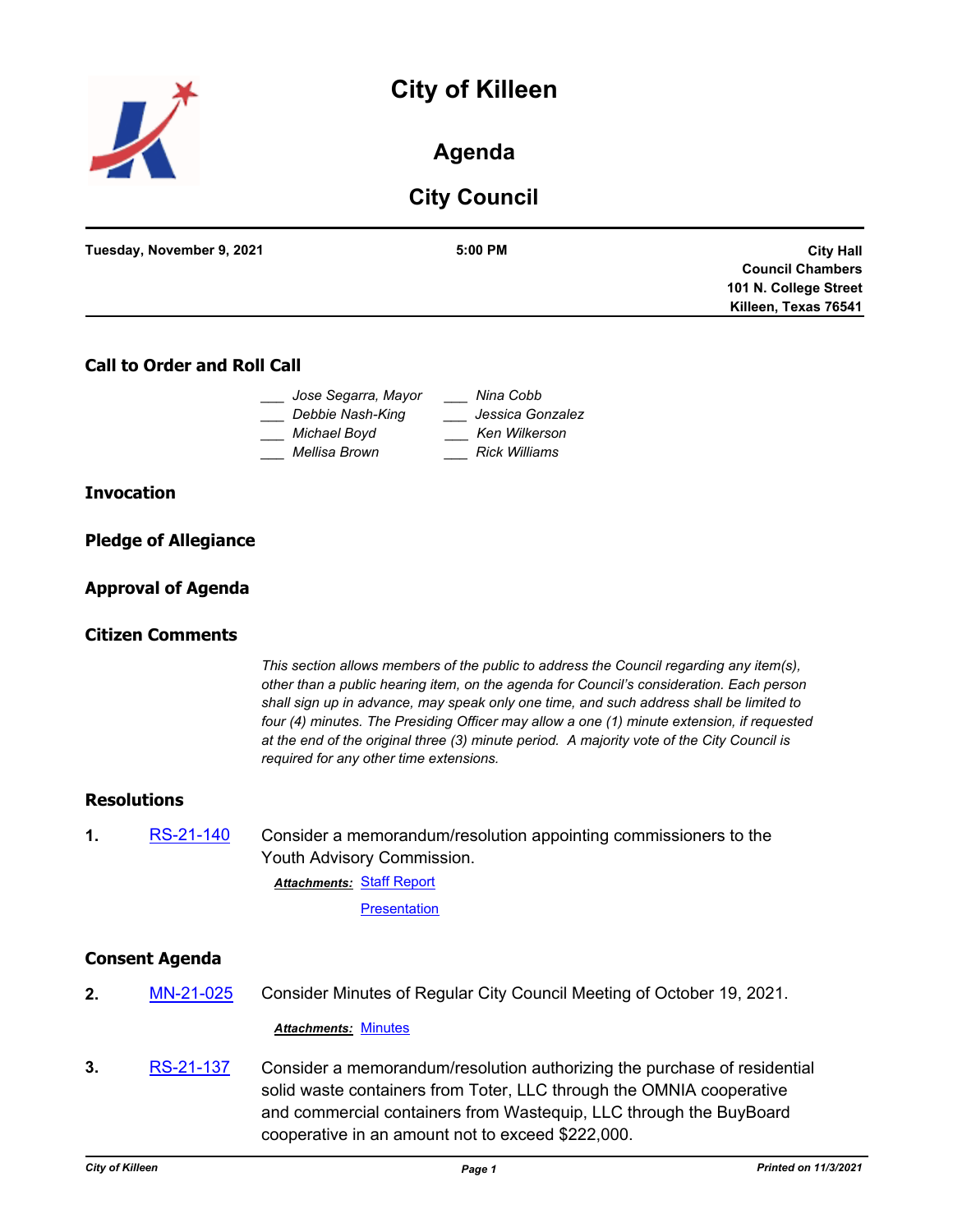#### **Attachments: [Staff Report](http://killeen.legistar.com/gateway.aspx?M=F&ID=f0f73eca-8be0-46f7-b6c8-42d44849b641.pdf)**

**[Contracts](http://killeen.legistar.com/gateway.aspx?M=F&ID=fe92dcaf-f704-447b-b84c-4f705b2e82e0.pdf)** 

[Certificate of Interested Parties](http://killeen.legistar.com/gateway.aspx?M=F&ID=50e5a5b6-3ec1-48ab-80ce-e574fc3dac25.pdf)

**[Presentation](http://killeen.legistar.com/gateway.aspx?M=F&ID=573da513-c18e-431c-9cbf-592ae0c34fb8.pdf)** 

**4.** [RS-21-138](http://killeen.legistar.com/gateway.aspx?m=l&id=/matter.aspx?key=5736) Consider a memorandum/resolution authorizing the award of a construction contract for the Sewer Line Rehabilitation Phase 5 project to Insituform Technologies, LLC through the Texas BuyBoard Cooperative in the amount of \$229,450.

**Attachments: [Staff Report](http://killeen.legistar.com/gateway.aspx?M=F&ID=6067c173-1470-4082-b2af-05193ad49e6c.pdf)** 

[Proposal](http://killeen.legistar.com/gateway.aspx?M=F&ID=4ed49c9d-f201-4433-ad7b-af3bec884312.pdf) [Certificate of Interested Parties](http://killeen.legistar.com/gateway.aspx?M=F&ID=b66a11b4-3f47-438e-bbdd-dcd80276ffcc.pdf) **[Presentation](http://killeen.legistar.com/gateway.aspx?M=F&ID=211aeabd-e6ca-4468-aaf6-20ee4d099158.pdf)** 

**5.** [RS-21-139](http://killeen.legistar.com/gateway.aspx?m=l&id=/matter.aspx?key=5756) Consider a memorandum/resolution awarding RFP 21-35 for contracted veterinary services to Texas Humane Heroes in an amount not to exceed \$97,500.

**Attachments: [Staff Report](http://killeen.legistar.com/gateway.aspx?M=F&ID=d753b013-dd86-4ccf-affd-a95f8ee25e61.pdf)** 

[Evaluation Matrix](http://killeen.legistar.com/gateway.aspx?M=F&ID=ccfa6075-d93e-40ae-be74-9cb073e94260.pdf) **[Agreement](http://killeen.legistar.com/gateway.aspx?M=F&ID=32cf8172-c968-4fc9-bd31-3720a236ee87.pdf)** [Certificate of Interested Parties](http://killeen.legistar.com/gateway.aspx?M=F&ID=8dfc8436-295a-482f-8347-02ca373d628f.pdf) **[Presentation](http://killeen.legistar.com/gateway.aspx?M=F&ID=6eefcd40-a174-4ad2-99b2-a00b26c7d66a.pdf)** 

- **6.** [RS-21-141](http://killeen.legistar.com/gateway.aspx?m=l&id=/matter.aspx?key=5758) Consider a memorandum/resolution authorizing the purchase of consumable medical supplies from Bound Tree Medical and Henry Schein through the BuyBoard cooperative in an amount not to exceed \$273,705.
	- **Attachments: [Staff Report](http://killeen.legistar.com/gateway.aspx?M=F&ID=4c947463-67d4-4723-8be9-97dc3e4a24d8.pdf) [Contracts](http://killeen.legistar.com/gateway.aspx?M=F&ID=79a3f763-d904-4809-bbc3-bb30e7145c38.pdf)** [Certificates of Interested Parties](http://killeen.legistar.com/gateway.aspx?M=F&ID=507308d4-e81c-45a9-9045-3514cbe585fb.pdf) **[Presentation](http://killeen.legistar.com/gateway.aspx?M=F&ID=5601799c-8cf9-4df1-9599-2a1b04fd2686.pdf)**
- **7.** [RS-21-142](http://killeen.legistar.com/gateway.aspx?m=l&id=/matter.aspx?key=5761) Consider a memorandum/resolution authorizing participation in the Global Opioid Settlement and adopting the Texas Opioid Abatement Fund Council and Settlement Allocation Term Sheet.

**Attachments: [Staff Report](http://killeen.legistar.com/gateway.aspx?M=F&ID=b0842d8c-36de-4a17-915a-1eda57b2c2f4.pdf)** 

- **[Resolution](http://killeen.legistar.com/gateway.aspx?M=F&ID=6484288f-aa59-4432-9a2e-bc2084475deb.pdf)** 
	- [Texas Term Sheet](http://killeen.legistar.com/gateway.aspx?M=F&ID=e828ddb3-1766-418f-a6f9-08478519af5a.pdf)
	- [Distributor Participation Form](http://killeen.legistar.com/gateway.aspx?M=F&ID=1c51ffd3-7396-4c0a-8cec-29f956a9ac46.pdf)
	- [Settlement Participation Form](http://killeen.legistar.com/gateway.aspx?M=F&ID=dc3dd444-8d73-4a6c-9c41-5d21219be823.pdf)

**[Presentation](http://killeen.legistar.com/gateway.aspx?M=F&ID=779873d2-4f60-4993-8223-e74f3069d74e.pdf)** 

### **Public Hearings**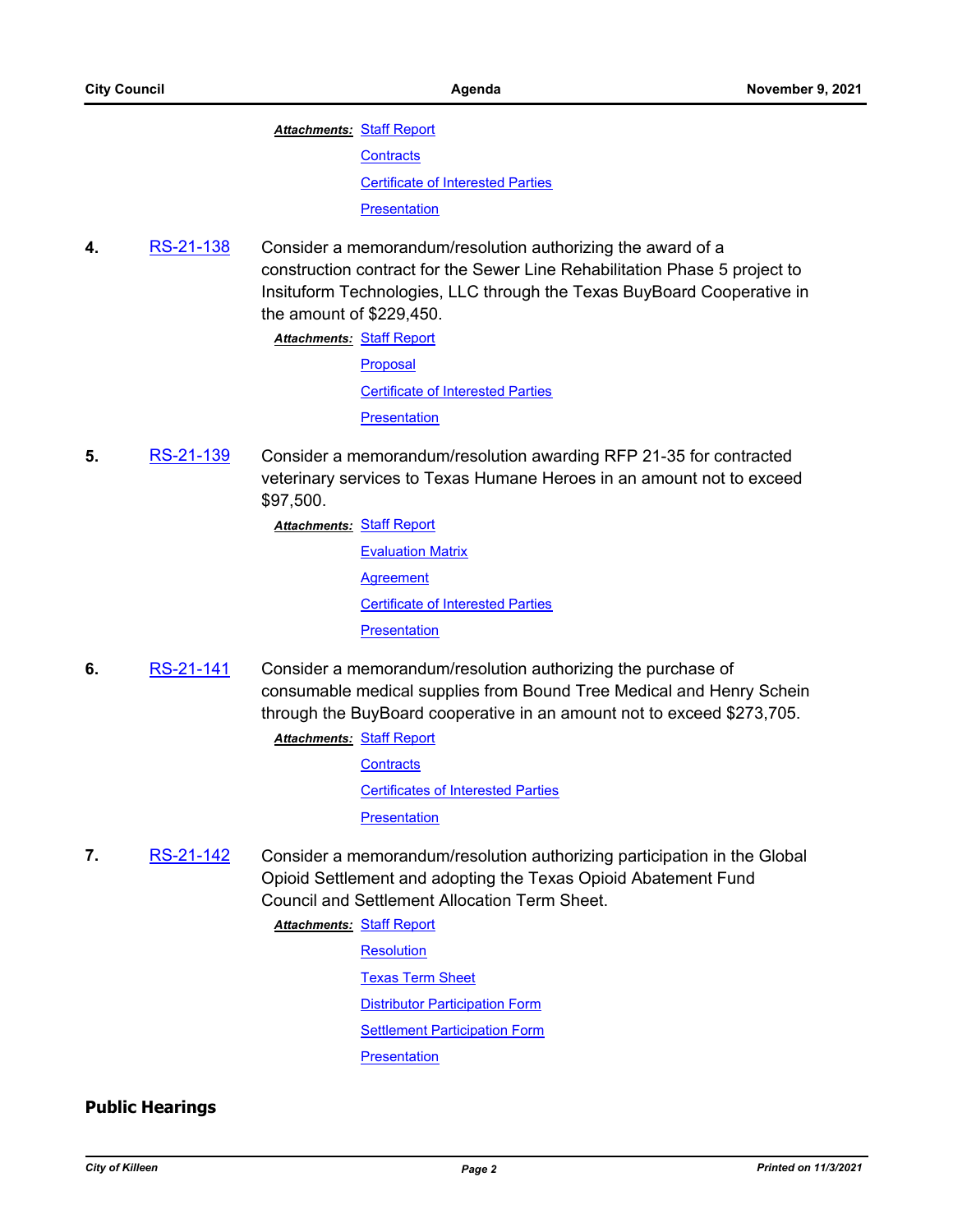**8.** [PH-21-056](http://killeen.legistar.com/gateway.aspx?m=l&id=/matter.aspx?key=5567) HOLD a public hearing and consider an ordinance requested by Quintero Engineering on behalf of Tara Campbell (Case #FLUM21-03) to amend the Comprehensive Plan's Future Land Use Map (FLUM) from a 'Rural' (R) designation to a 'General Residential' (GR) designation for approximately 7.4 acres out of the W. L. Harris Survey, Abstract No. 1155, generally located south of West Stan Schlueter Loop and east of the Eagle Valley Subdivision, Killeen, Texas.

| <u> Attachments: Staff Report</u> |                |
|-----------------------------------|----------------|
|                                   | <b>Maps</b>    |
|                                   | <b>Minutes</b> |
|                                   | Ordinance      |
|                                   | Presentation   |

**9.** [PH-21-057](http://killeen.legistar.com/gateway.aspx?m=l&id=/matter.aspx?key=5569) HOLD a public hearing and consider an ordinance requested by Quintero Engineering, LLC on behalf of Tara Campbell, (Case #Z21-14) to rezone approximately 7.4 acres out of the W. L. Harris Survey, Abstract No, 1155 from "A" (Agricultural District) to "R-1" (Single-Family Residential District). The property is located south of West Stan Schlueter Loop and east of the Eagle Valley Subdivision, Killeen, Texas.

**Attachments: [Staff Report](http://killeen.legistar.com/gateway.aspx?M=F&ID=9c1c6e2b-b2cb-434e-8a0d-5e28c4e0d05f.pdf)** 

- **[Maps](http://killeen.legistar.com/gateway.aspx?M=F&ID=a631e396-c5a7-4056-883d-835572bceebb.pdf) [Minutes](http://killeen.legistar.com/gateway.aspx?M=F&ID=444c2947-140e-4483-a7ab-99fd7d11d48d.pdf) [Ordinance](http://killeen.legistar.com/gateway.aspx?M=F&ID=bbf3d32f-ac48-401c-b2b8-1a78fc9b80f4.pdf) [Considerations](http://killeen.legistar.com/gateway.aspx?M=F&ID=ff81df94-b142-4a3a-88fb-5c36042852f0.pdf) [Presentation](http://killeen.legistar.com/gateway.aspx?M=F&ID=11b3791f-0b3e-48dd-babd-b0783909b1fc.pdf)**
- **10.** [PH-21-058](http://killeen.legistar.com/gateway.aspx?m=l&id=/matter.aspx?key=5705) HOLD a public hearing and consider an ordinance requested by Quintero Engineering, LLC on behalf of Rachiii Brothers, LLC (Case #FLUM21-07) to amend the Comprehensive Plan's Future Land Use Map (FLUM) from a 'General Residential' (GR) designation to a 'General Commercial' (GC) designation for approximately 10.56 acres out of the Robert Cunningham Survey, Abstract No. 199, located at 4302 Cunningham Road, Killeen, Texas.

**Attachments: [Staff Report](http://killeen.legistar.com/gateway.aspx?M=F&ID=42fe38ef-953e-4749-b2d2-edd8c65d80a1.pdf) [Maps](http://killeen.legistar.com/gateway.aspx?M=F&ID=e6e016ef-097e-4d33-b3c4-e0ddbb0597aa.pdf) [Minutes](http://killeen.legistar.com/gateway.aspx?M=F&ID=6ecc09c8-8678-414d-be50-4bd10ad0aab6.pdf) [Ordinance](http://killeen.legistar.com/gateway.aspx?M=F&ID=5cf4cf5f-7cf5-4ed5-a0fd-9e51c9d6a32c.pdf) [Presentation](http://killeen.legistar.com/gateway.aspx?M=F&ID=716cca1b-fe7b-44c3-8718-e7f8f6e6212d.pdf)** 

**11.** [PH-21-059](http://killeen.legistar.com/gateway.aspx?m=l&id=/matter.aspx?key=5706) HOLD a public hearing and consider an ordinance requested by Quintero Engineering, LLC on behalf of Rachiii Brothers, LLC, (Case #Z21-29) to rezone approximately 24.61 acres out of the Robert Cunningham Survey, Abstract No. 199 from "R-1" (Single-Family Residential District) to "R-2" (Two-Family Residential District) and "B-5" (Business District). The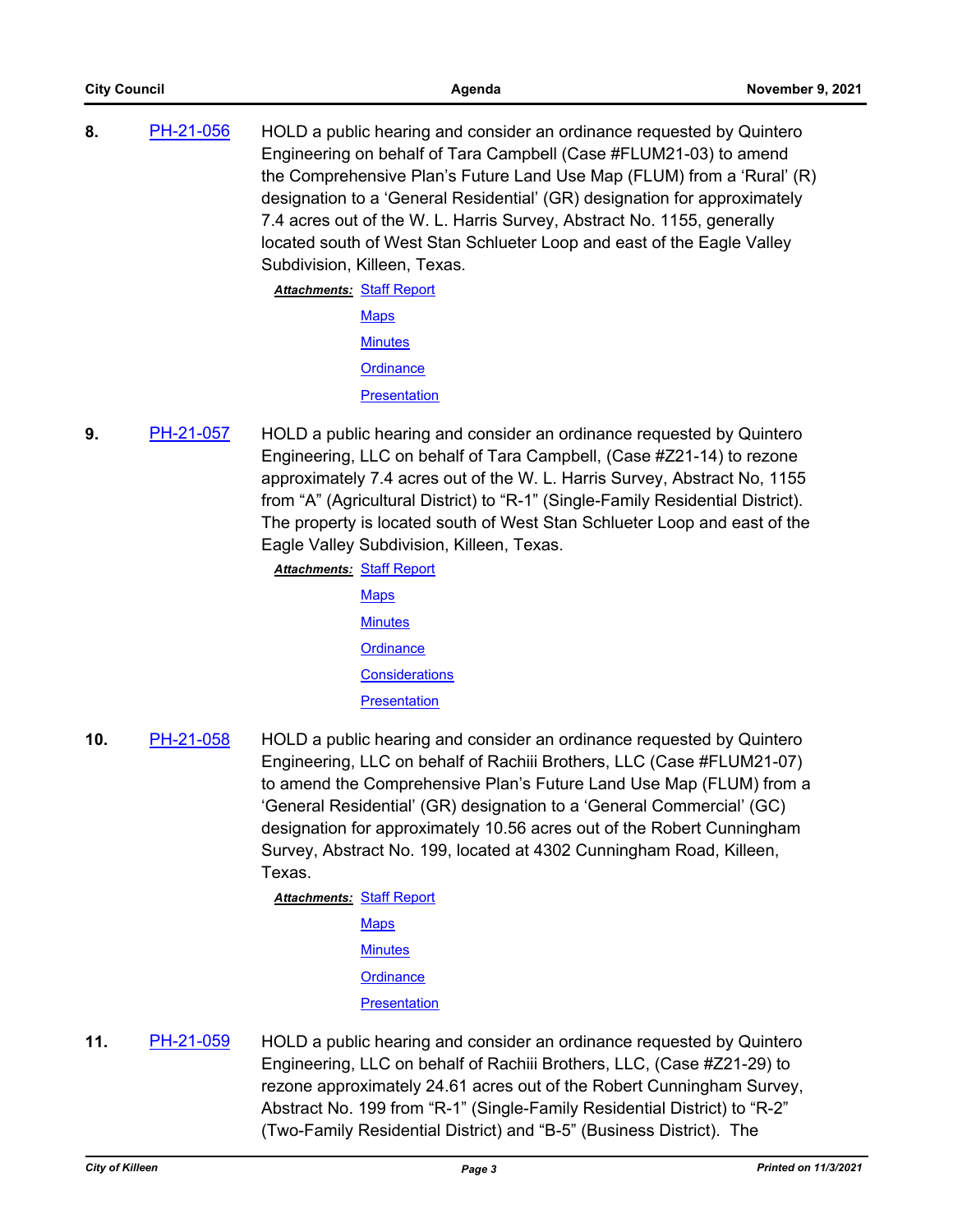property is located at 4302 Cunningham Road, Killeen, Texas.

- **Attachments: [Staff Report](http://killeen.legistar.com/gateway.aspx?M=F&ID=4dd02f0f-c983-4445-9b6e-44c7d3844387.pdf) [Maps](http://killeen.legistar.com/gateway.aspx?M=F&ID=171adfcb-4fdf-45e7-993b-c9368d06bacc.pdf) [Minutes](http://killeen.legistar.com/gateway.aspx?M=F&ID=fc3f4de3-2b8b-4c2c-8a0d-b62e9a1c556a.pdf) [Ordinance](http://killeen.legistar.com/gateway.aspx?M=F&ID=71f4ab86-9c46-4751-be3e-9c9b947590fc.pdf) [Exhibit](http://killeen.legistar.com/gateway.aspx?M=F&ID=cde9ee58-1aad-4199-9e24-41236e8e1ca3.pdf) [Considerations](http://killeen.legistar.com/gateway.aspx?M=F&ID=813bf253-3977-4ac1-861a-44a4b3e76caf.pdf) [Presentation](http://killeen.legistar.com/gateway.aspx?M=F&ID=0d90a1ba-ae7d-4053-978b-b1250d55bd1b.pdf)**
- **12.** [PH-21-060](http://killeen.legistar.com/gateway.aspx?m=l&id=/matter.aspx?key=5707) HOLD a public hearing and consider an ordinance requested by Andrea Thompson on behalf of The Estate of Dallas L. Adams Jr. (Case #FLUM21-08) to amend the Comprehensive Plan's Future Land Use Map (FLUM) from a 'Suburban Commercial' (SC) designation to a 'General Residential' (GR) designation for approximately 5.346 acres out of the J. H. Lewis Survey, Abstract No. 536, located at 7700 Clear Creek Road, Killeen, Texas.

**Attachments: [Staff Report](http://killeen.legistar.com/gateway.aspx?M=F&ID=29d3bbd8-44bd-44c7-8b18-b0a7769d2f87.pdf) [Maps](http://killeen.legistar.com/gateway.aspx?M=F&ID=cdca0d81-1387-46d6-999f-5e6e725b6ebd.pdf) [Minutes](http://killeen.legistar.com/gateway.aspx?M=F&ID=fa1db325-9055-4ff8-b913-d6c66494ffc3.pdf) [Ordinance](http://killeen.legistar.com/gateway.aspx?M=F&ID=b62c517f-e483-4228-92df-32cf185f4a3c.pdf) [Presentation](http://killeen.legistar.com/gateway.aspx?M=F&ID=0d5ab16e-4834-4496-a9ff-f898f82ca208.pdf)** 

**13.** [PH-21-061](http://killeen.legistar.com/gateway.aspx?m=l&id=/matter.aspx?key=5708) HOLD a public hearing and consider an ordinance requested by Andrea Thompson on behalf of The Estate of Dallas L. Adams Jr. (Case #Z21-30) to rezone approximately 5.346 acres out of the J. H. Lewis Survey, Abstract No. 536 from "R-1" (Single-Family Residential District) to "R-MP" (Mobile Home and Travel Trailer Park District). The property is located at 7700 Clear Creek Road, Killeen, Texas. (Requires 3/4 Majority Vote) **Attachments: [Staff Report](http://killeen.legistar.com/gateway.aspx?M=F&ID=71b2aa4a-864b-43a5-92f3-2f3fd53b22b7.pdf)** 

**[Maps](http://killeen.legistar.com/gateway.aspx?M=F&ID=180686e3-d332-4c98-964c-17f456a6f934.pdf) [Minutes](http://killeen.legistar.com/gateway.aspx?M=F&ID=1245d45e-0489-43d5-b03a-29861ad5bd36.pdf) [Ordinance](http://killeen.legistar.com/gateway.aspx?M=F&ID=15e830e1-9394-4fe7-ae4b-03868f588a08.pdf) [RV Park Exhibits](http://killeen.legistar.com/gateway.aspx?M=F&ID=4eb6e601-a80d-4509-be22-ba6b2ef0f098.pdf) [Considerations](http://killeen.legistar.com/gateway.aspx?M=F&ID=d817bcd1-3044-4f17-84cb-72e8dd62f7fc.pdf) [Responses](http://killeen.legistar.com/gateway.aspx?M=F&ID=a59f4adc-1a51-43c1-b921-2045a2bfa912.pdf) [Presentation](http://killeen.legistar.com/gateway.aspx?M=F&ID=1e83ea10-c488-40e3-a456-d37acd5972c3.pdf)** 

**14.** [PH-21-062](http://killeen.legistar.com/gateway.aspx?m=l&id=/matter.aspx?key=5709) HOLD a public hearing and consider an ordinance requested by Kendra Crawford (Case #Z21-31) to rezone approximately 0.2 acres being Lot 3, Block 1, out of the Wanda Park Survey, from "B-5" (Business District) to "R-2" (Two Family Residential District). The property is located at 1902 Wood Avenue, Killeen, Texas.

*Attachments:* [Staff Report](http://killeen.legistar.com/gateway.aspx?M=F&ID=d0a445a6-d0ef-48e9-9a40-b3078f69dae6.pdf)